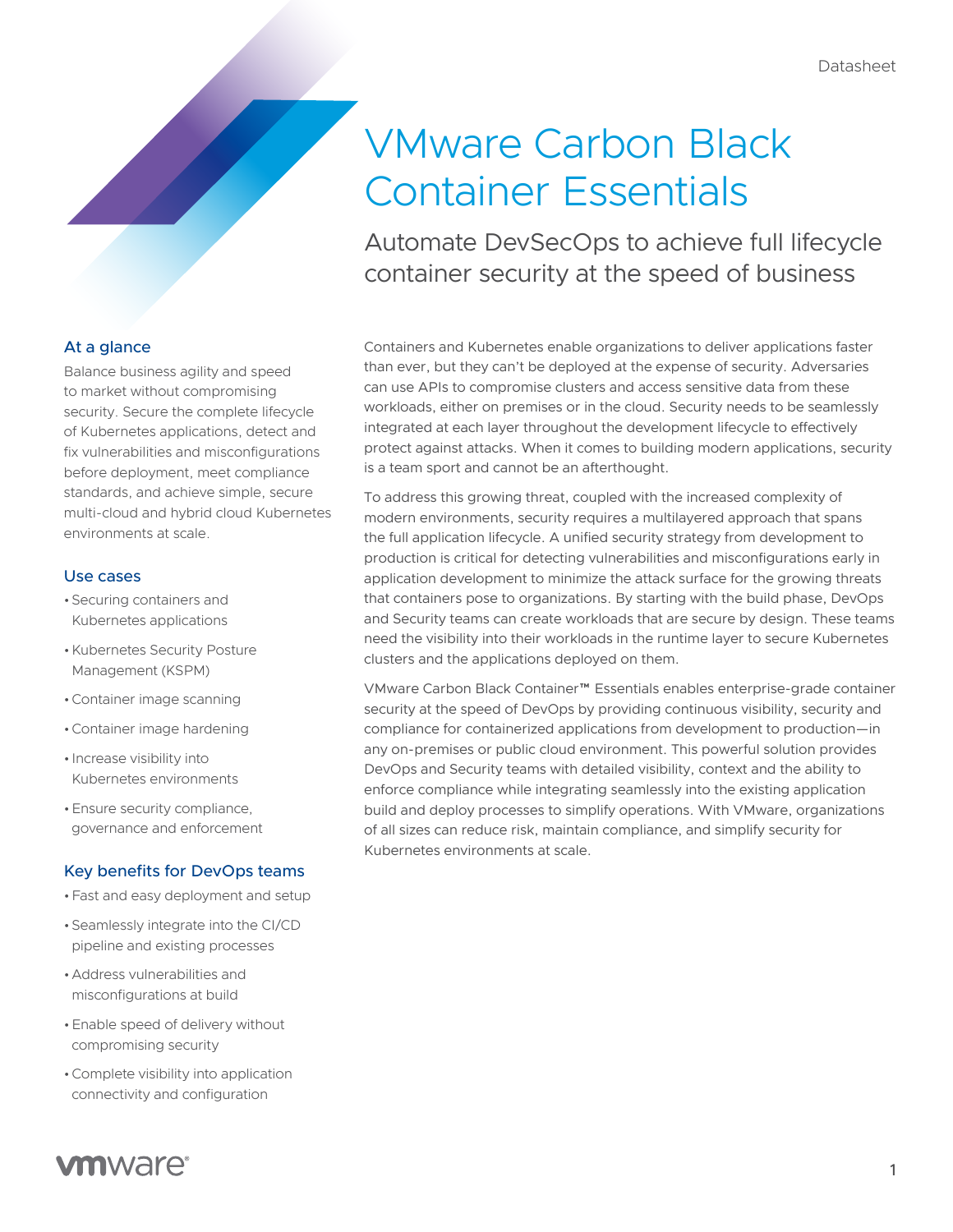### Key benefits for security teams

- •Gain complete visibility into the security posture of Kubernetes
- •Enable prioritized vulnerability reporting
- •Easily define and customize security policies
- •Enable developers to address vulnerabilities and misconfigurations at build
- •Enable speed of delivery without compromising security
- •Connect image vulnerabilities to specific running workloads

#### Features

- •Security posture dashboard
- •Continuous container image scanning
- •Compliance policy automation
- •Prebuilt, customizable policy templates, including CIS benchmarks
- •Risk-prioritized assessment of vulnerabilities and misconfigurations
- •Security policy governance and enforcement
- •CI/CD integration
- Integration with Harbor registry

#### Platform support

- •Upstream Kubernetes
- •VMware Tanzu™ Kubernetes Grid™
- •Red Hat® OpenShift®
- •Amazon Elastic Kubernetes Service (EKS)
- •Google Kubernetes Engine (GKE)
- •Azure Kubernetes Service (AKS)

For information on additional platforms supported, please reach out to a VMware representative.



**Figure 1:** Continuous scanning of container images

# Continuously scan container images throughout the development lifecycle

Scanning container images for vulnerability and misconfiguration is one of the best ways to reduce risk and exploitability. Due to the ephemeral and distributed nature of containers, images need to be scanned before they are deployed to successfully identify and reduce risk. While it is critical to scan these images throughout the Continuous Integration/Continuous Deployment (CI/CD) pipeline, monitoring the image posture in a dynamic environment like Kubernetes by continuously scanning running images is just as important.

Any image vulnerabilities or misconfigurations in a container image must be detected before that image is deployed, or those vulnerabilities will be more widespread across the environment. With VMware Carbon Black Container, DevOps teams can scan images throughout the development lifecycle within the CI/CD pipeline, before deployment and in production. This crucial visibility allows DevOps and Security teams to ensure only approved images that meet your organization's compliance and security standards are being deployed in production.

By automating runtime image scanning, organizations can easily detect zero-day vulnerabilities to ensure continuous security and compliance—without disrupting business agility. Only VMware Carbon Black Container provides robust risk prioritization that combines vulnerabilities and misconfigurations in a single dashboard to allow DevOps teams to focus on the most exploitable and critical risks and close security gaps quickly. Security teams can enforce security standards and compliance by restricting container deployments to prevent running unauthorized workloads. They can also configure minimum security standards and compliance requirements to align with security frameworks, such as Security Technical Implementation Guides (STIG) or Security Technical Implementation Guides (CIS), along with Kubernetes best practices. These policies can be automated, making proper configuration easier than ever. Leveraging prebuilt compliance templates, organizations can further customize to their specific environment and needs.

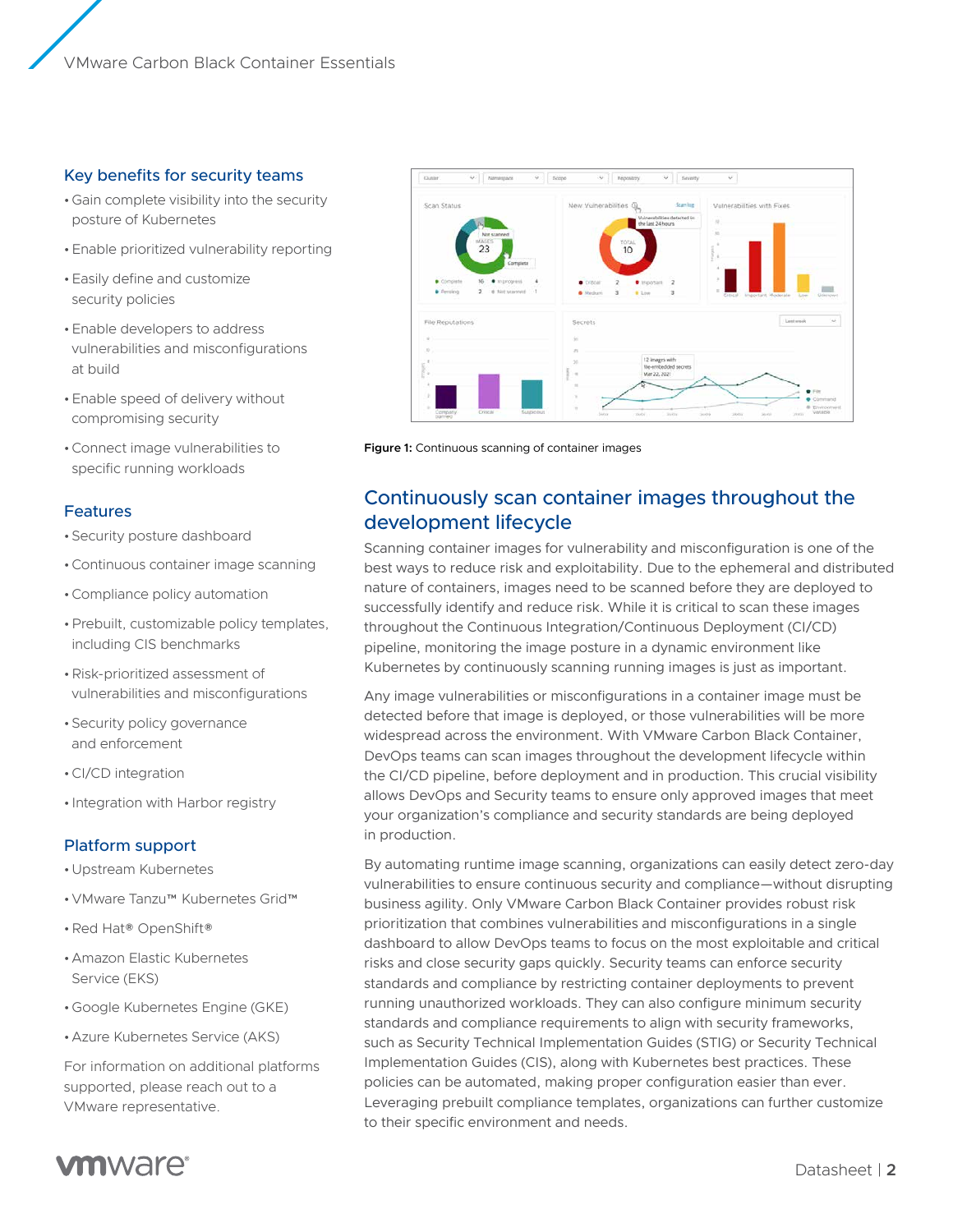#### Technical requirements

- •Connection to VMware Carbon Black
- •Admin privilege on your Kubernetes clusters
- •Cluster nodes can access dashboard. confer.net for https requests on port 443 (or alternate option port 50051)

#### VMware security

At VMware, we are taking an intrinsic approach to delivering security—building it into the infrastructure everywhere workloads are deployed. Through this unique approach, we can eliminate the trade-off between security and operational simplicity by providing a single source of truth for Security, Infrastructure and Development teams to accelerate response to critical vulnerabilities and attacks, while reducing friction.

# Gain complete visibility into Kubernetes security posture

Organizations adopting Kubernetes need to provide visibility for security teams and set guardrails for development teams through configuration and compliance policies to avoid vulnerabilities and misconfigurations. These policies ensure steady governance and minimal disruption to DevOps workflows and protect the complete deployment lifecycle without impacting business agility and speed to market. VMware Carbon Black Container provides the visibility and control that DevOps and security teams need to secure Kubernetes clusters and the applications deployed on them.

The Security Posture Dashboard provides a single pane of glass with complete visibility into security posture across Kubernetes clusters or applications, including:

- Visibility into Kubernetes clusters and workload inventory
- A combined view of all vulnerabilities, misconfigurations and rules violations
- Workload configuration risk reporting and governance
- A consolidated risk score aggregated for all workload attributes to prioritize remediation
- Visibility and governance into developer activity on Kubernetes

With VMware, Application Security and DevOps teams gain full visibility into Kubernetes environments to proactively harden workloads, and better identify and reduce the risks posed by vulnerabilities and misconfigurations. Organizations can use the image repository to take inventory of the risks associated with an image, and directly align that vulnerability with a running workload.

# Secure the complete lifecycle of Kubernetes applications

VMware Carbon Black Container integrates into the developer lifecycle to analyze and control application risks before they are deployed into production. This purpose-built solution automates DevSecOps, delivering continuous cloud native security and compliance for the full lifecycle of workloads running in Kubernetes:

- Integrate with the CI/CD pipeline for seamless guardrails
- Scan container images for vulnerabilities at build and runtime
- Create and enforce content-based security policies quickly and easily with simple policy management
- Customize and automate security policies and controls to harden the desired state and avoid configuration drift
- Enable reporting and enforcement of security posture across all workloads deployed in Kubernetes clusters

VMware Carbon Black achieves this goal with a simple, no-friction deployment process and a user-friendly platform that protects any Kubernetes cluster on any public cloud or on-premises deployment.

# **vm**ware<sup>®</sup>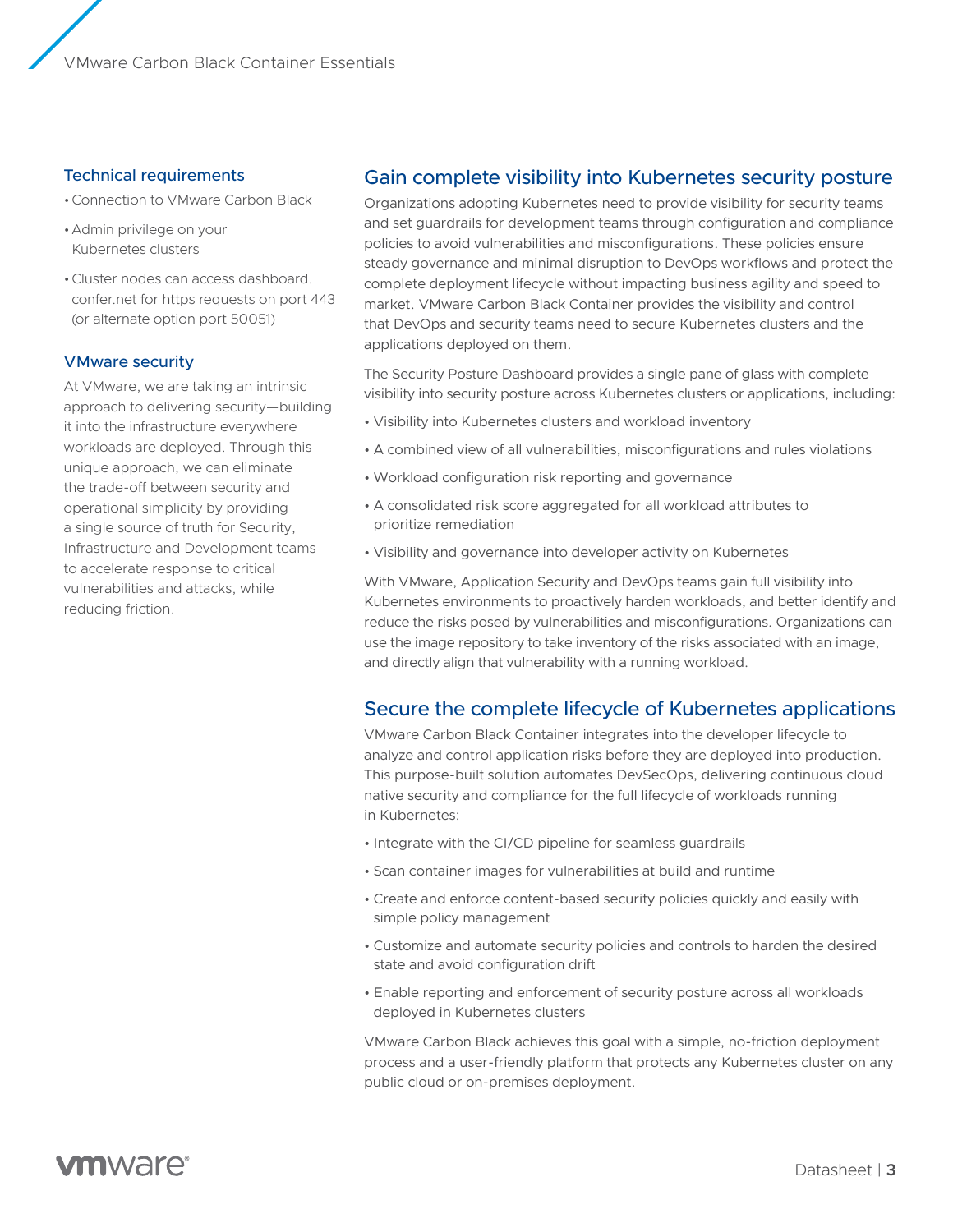## Secure modern apps with network runtime visibility

The dynamic nature of cloud native environments is what makes them so powerful, but it comes at a cost to security. DevOps and Security teams often lack visibility into workloads that are running in a given cluster, and the connectivity to and from those workloads.

To simplify this process, the network visibility map allows you to view these workload connections in a single map of the application architecture. The network visibility map provides detailed information and context to better understand the application architecture and network traffic behavior. Tracking the application's internal and external traffic by customizing group-to-group internal or external IPs can help gain the control required in such a chaotic environment.

To get a clean view of an application, filters allow the connectivity of the map to remove unnecessary "noise" such as system namespaces. You can also use similar filters to better understand what connection is encrypted or not encrypted to gain full visibility into your application traffic posture. The goal of the networking map is to give teams a better understanding of the connectivity and configuration of applications installed in the cluster.



**Figure 2:** Workload connectivity in the Network Map.

# **vm**ware<sup>®</sup>